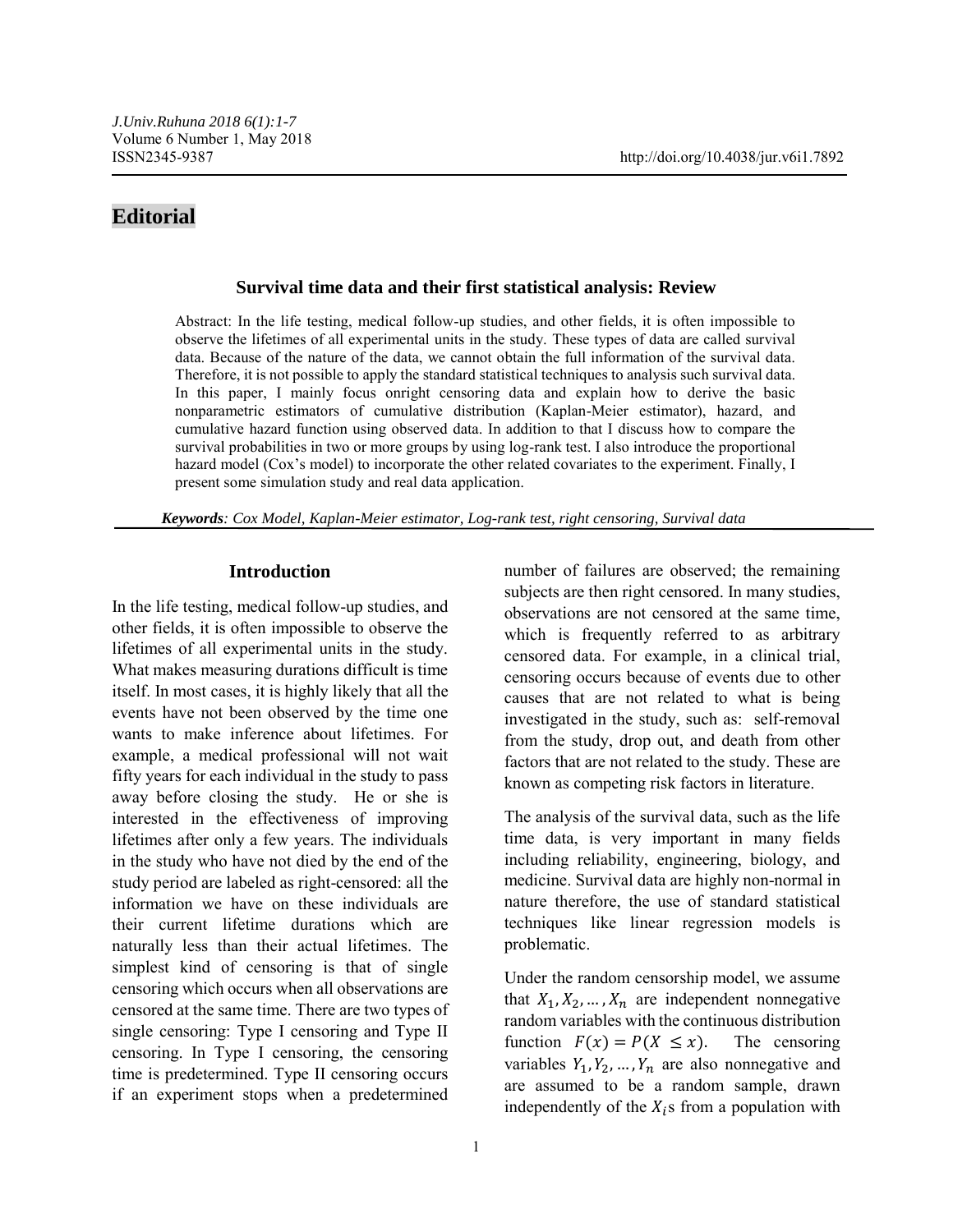the continuous distribution function  $G(y) =$  $P(Y \leq y)$ . The  $Y_i$ s right-censor the  $X_i$ s. The observable random variables are  $Z_i =$  $min{X_i, Y_i}$ } and  $\delta_i = I\{Z_i = X_i\}$  where  $\delta_i$ indicates whether  $Z_i$  is an uncensored observation or not. In this model, the  $X_i$ s represent times to an endpoint event (e.g., death, relapse, malfunctioning) and the  $Y_i$ s represent censoring times. In the random censorship model, informative censoring occurs when the distribution function  $G$  is informative about the distribution function  $F$ .

#### **Some Preliminary Definitions**

In this subsection, I introduce some basic concepts and their definitions, namely the survival function and the hazard rate function.

$$
h(x) = \lim_{dx \to 0} \frac{P(x \le X \le x + dx / X \ge x)}{dx} = \frac{f(x)}{S(x)} = -\frac{S'}{S(x)}
$$

where  $f(x) = \frac{dF(x)}{dx}$  $\frac{d}{dx}$  and  $S'(x)$  are the probability density function of X and the derivative of  $S(x)$ , respectively.

The function  $\Lambda(x) = \int_0^x h(u) du$  is called the cumulative hazard function for  $X$ , it is easy to show that, for continuous  $X.S(x) =$  $\exp\{-\Lambda(x)\}.$ 

#### **Kaplan Meier Survival Estimate**

In literature, most of the time the survival function is estimated by using the observed data, both uncensored and censored. This is a nonparametric estimator of  $S(x)$  and it is denoted by  $\hat{S}(x)$ . Consider the right censored data  $Z_i =$  $min{X_i, Y_i}$  and  $\delta_i = I{Z_i = X_i}$  for *n* number patients in a medical study. Assume that  $x_1$  <  $x_2 < \cdots < x_n$  are the distinct event times for the above observations. For simplicity, I assume here that there are no ties in the event times. As events are assumed to occur independently of one another, the probabilities of surviving from one interval to the next may be multiplied together to give the cumulative survival probability. That is the probability of being alive at time  $x_k$ .  $S(x_k)$  is

#### **The Survival Function**

The survival function of X is denoted by  $S(x)$  and defined by  $S(x) = 1 - F(x)$ . This measures the probability that an individual survives from the time origin to a specific future time  $x$ .

#### **The Hazard Rate Function**

The hazard rate function is usually denoted by  $h(x)$  and is the probability that an individual who is under observation at a time  $x$  has an event at that time. This means that  $h(x)$  is the instantaneous event rate for an individual who has already survived at  $x$ . The hazard rate function is defined mathematically by

$$
= \lim_{dx \to 0} \frac{P(x \le X \le x + dx / X \ge x)}{dx} = \frac{f(x)}{S(x)} = -\frac{S'(x)}{S(x)},
$$

calculated from  $S(x_{k-1})$ , the probability of being alive at  $x_{k-1}$ ,  $n_k$ , the number of patients alive just before  $x_k$ , and  $d_k$ , the number of events at  $x_k$ , by

$$
S(x_k) = S(x_{k-1})(1 - \frac{d_k}{n_k}).
$$

By using similar arguments, one can reach the following Kaplan-Meier (1958) product limit formula for the survival function,

$$
S(x_k) = \prod_{k=0}^n (1 - \frac{d_k}{n_k}),
$$

where  $S(0)$  is the probability of survival at time 0. The value of  $S(x)$  is constant between event times and, therefore, the estimated survival function is a step function. Confidence intervals for the survival probabilities are also possible. In the next subsection I will show how to obtain the KM-curve and confidence intervals for simulated data set.

In a similar fashion, one can show that the nonparametric estimator for  $\Lambda(x)$  is

$$
\hat{\Lambda}(x) = \prod_{k=0}^{n} \frac{d_k}{n_k}.
$$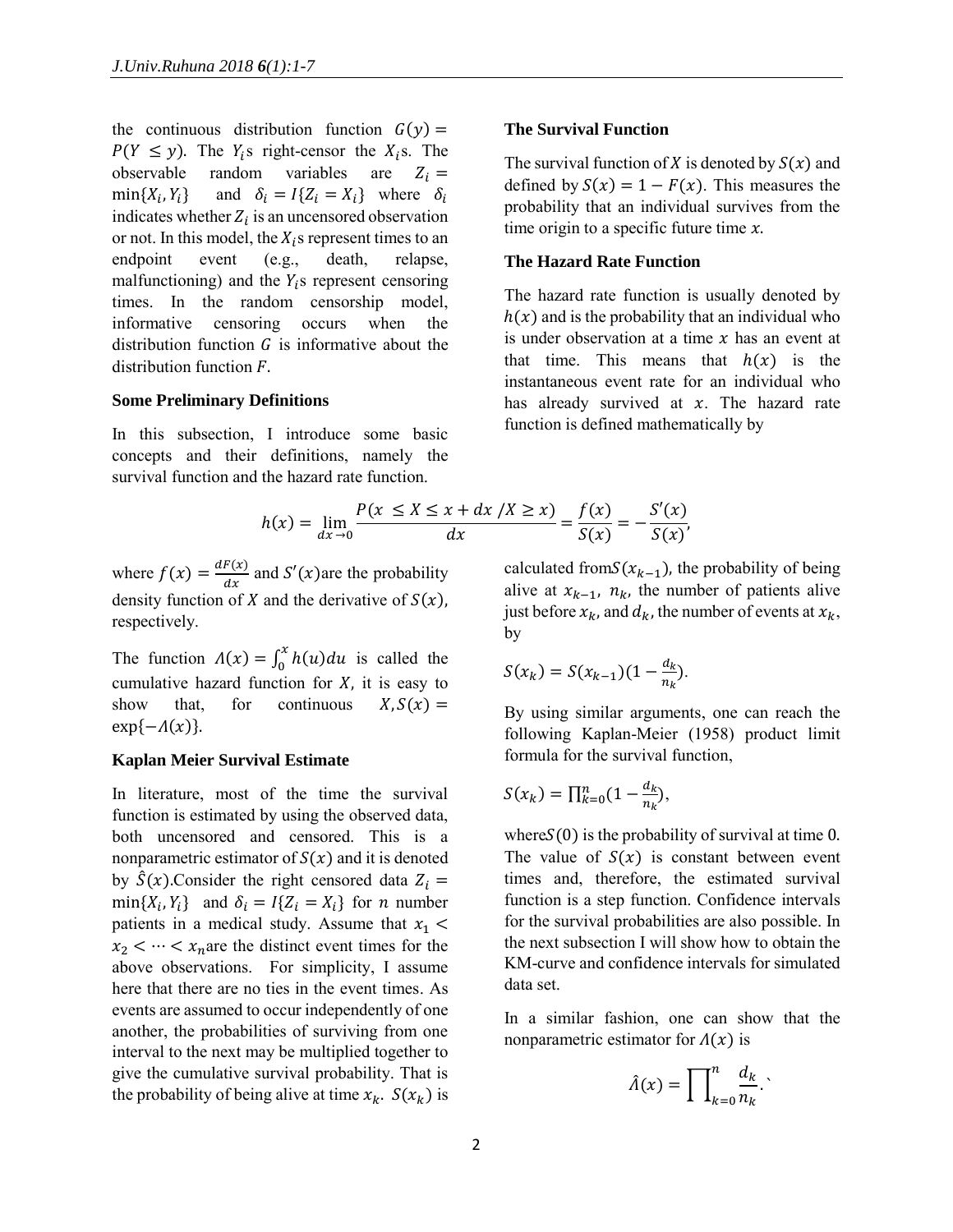# **Example 1**

Consider an example for survival data. In this example, I simulate the failure data and censored data from the exponential distributions, $Exp(0.2)$  and  $Exp(0.1)$ , respectively. In this case, I generate 50 observed data and compute the Kaplan-Meier (KM) estimator and its95% confidence bands by using R software. One can use the following R codes to generate the KM curve as shown in Figure 1.

```
library (survival)
survtime=revp(50, 0.2)censtime=rexp(50,0.1)
sex=rep(1:2,c(24,26))
status=as.numeric(survtime<=censtime)
obstime=survtime*status + censtime* (1-status)
fit=survfit(formula=Surv(obstime,status==1)~1)
summary (fit)
plot (fit, xlab="Patient time (Years)", ylab="Survival Probability")
abline(h=0.5)
```




To obtain the median survival time and its95% confidence interval, one can use the KM curve in Figure 1. In order to build a confidence interval with a different confidence level, say 90%, for  $S(x)$ , youshould to use *conf.int* = 0.9 in the R*survfit()* function. Next, one can try to compare the survival curves for two groups by extending the R codes.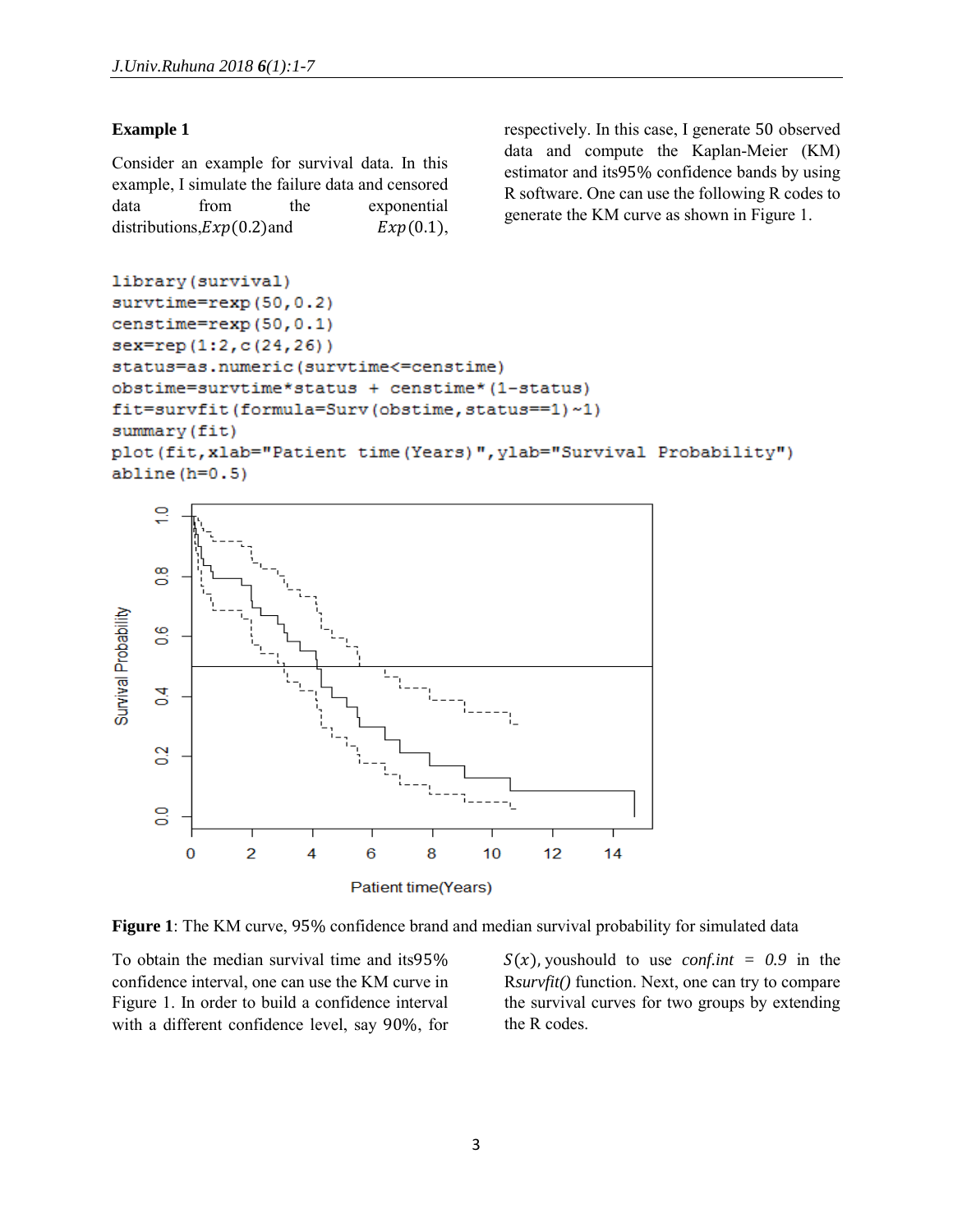```
fit= survfit (Surv (obstime, status==1) ~\sim sex)
plot(fit, 1ty = 2:3)plot (fit, conf.int=F, lty=2:3, xlab="Patient time (Years)",
vlab="Survival Probability")
legend(10, .8, c("Female", "Male"), lty=2:3)
```


**Figure 2**: Comparisons of survival function for two groups

From the curves, it is clear that the survival probability functions are not much different in the middle part of the curves for both groups. But they differ on both ends. The above conclusion can be justified by using standard statistical tests like log-rank test.

#### **The log-rank Test**

As in the standard statistics, two or more survival curves can be compared by conducting hypotheses testing. Because of the nature of the survival data here, the standard hypotheses testing like t-test for two sample case cannot be used. In such instances, the log-rank test can be used to check whether two or more survival curves are identical or not. Here we can test the hypothesis  $H_0: S_F(x) = S_M(x)$ , for  $x \ge 0$ , where  $S_F(x)$  and  $S_M(x)$  are survival functions for two groups. We can consider the composite hypothesis instead of the simple one. The logrank test statistic for this hypothesis is given by

$$
X^{2} = \sum_{i=1}^{k} \frac{(O_{i} - E_{i})^{2}}{E_{i}}
$$

where  $O_i$  and  $E_i$  are the observed and expected number of events for group *i*. In example 1,  $k =$ 2, where the two groups are females and males. This test statistic has a chi-square distribution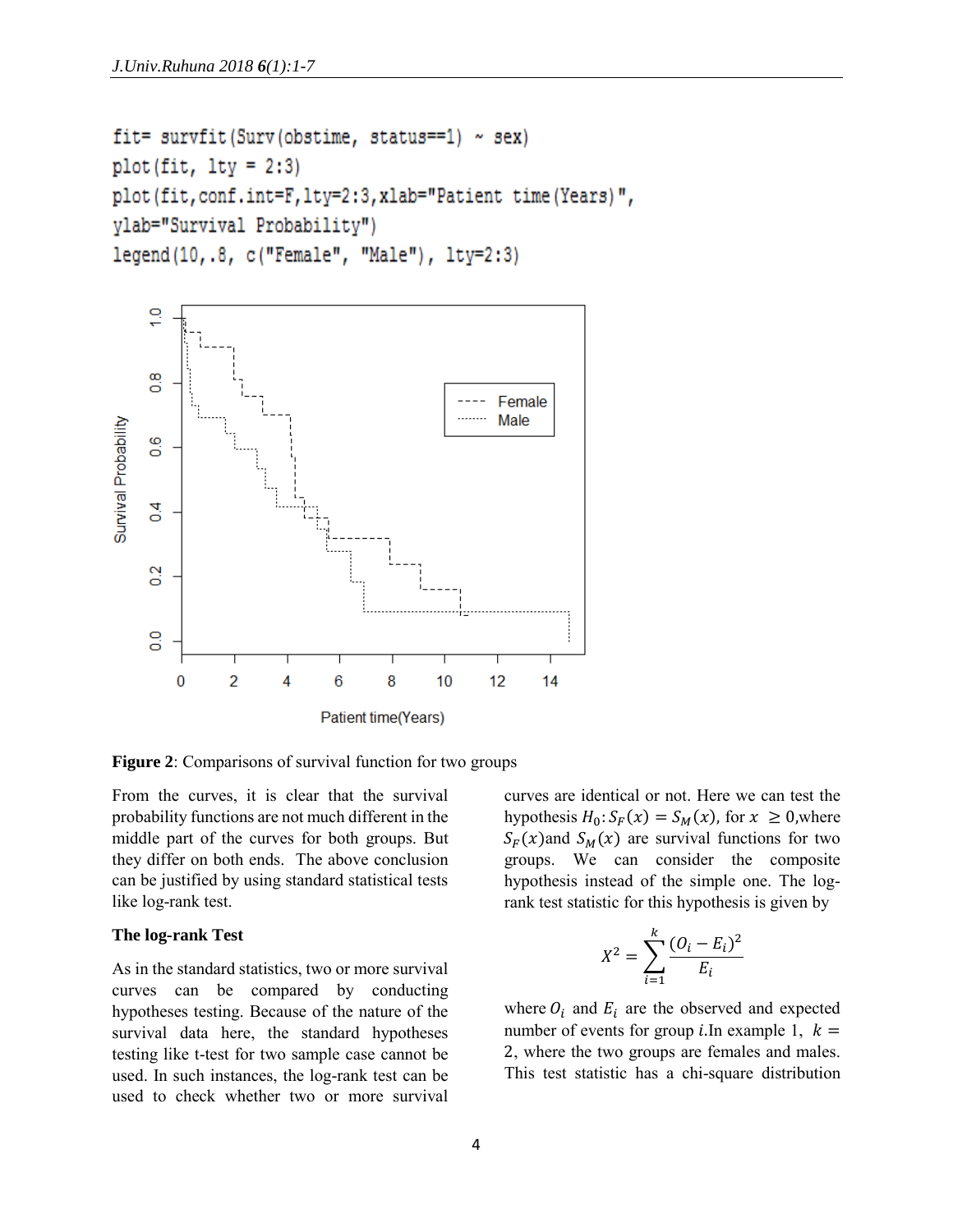with  $k - 1$  degrees of freedom if null hypothesis is true.

We use the following R codes to check the above hypothesis for example 1. The following output results for the log-rank test justifies the conclusion from the graph in Figure 2.

```
survdiff (formula = Surv (obstime, status == 1) \sim sex)
```

|          |     |      | N Observed Expected (0-E)^2/E (0-E)^2/V |      |
|----------|-----|------|-----------------------------------------|------|
| sex=1 24 | 15  | 18.1 | 0.544                                   | 1.28 |
| sex=2 26 | 18. | 14.9 | 0.664                                   | 1.28 |

Chisq= 1.3 on 1 degrees of freedom,  $p= 0.257$ 

If we want to perform Peta-Prentice's Wilcoxon test, we need to specify rho=1 in the above R code.

```
survdiff(Surv(obstime, status==1) ~ sex, rho=1)
```
survdiff (formula = Surv (obstime, status == 1) ~ sex, rho = 1)

|          |       |      | N Observed Expected (O-E)^2/E (O-E)^2/V |     |
|----------|-------|------|-----------------------------------------|-----|
|          |       |      | sex=1 24 7.92 10.86 0.792               | 2.4 |
| sex=2 26 | 12.09 | 9.16 | 0.939                                   | 2.4 |

```
Chisq= 2.4 on 1 degrees of freedom, p= 0.121
```
So, we have a similar conclusion as the log-rank test. Finally, we discuss the Cox's proportional hazard model in this paper. This is a regression type model known as Cox's regression model (1972).

#### **Cox's Proportional Hazard Model**

We can use the log-rank test to compare the survival times in different groups. But it does not allow other covariates to be taken into account in our analysis. Cox's proportional hazard model is analogous to the multiple regression model. This model allows the analysis of survival data by regression model similar to those of linear models and generalized linear models. The scale on which linearity is assumed is the log-hazard scale. Therefore, in the Cox's model, the dependent variable is the hazard rate. This model enables one to compare the survival times of particular groups by taking into account other relevant factors. These factors are sometimes known as covariates.

The model can be written as

$$
\ln h(t) = \ln h_0(t) + \beta_1 X_1 + \beta_2 X_2 + \dots + \beta_p X_p
$$

or

$$
h(t) = h_0(t) \exp(\sum_{i=1}^p \beta_i X_i)
$$

whereh(t) is the hazard rate at time  $t$ ,  $h_0(t)$  is the baseline hazard when values of all covariates are zero, and the  $X_1, X_2, ..., X_p$  are the covariates.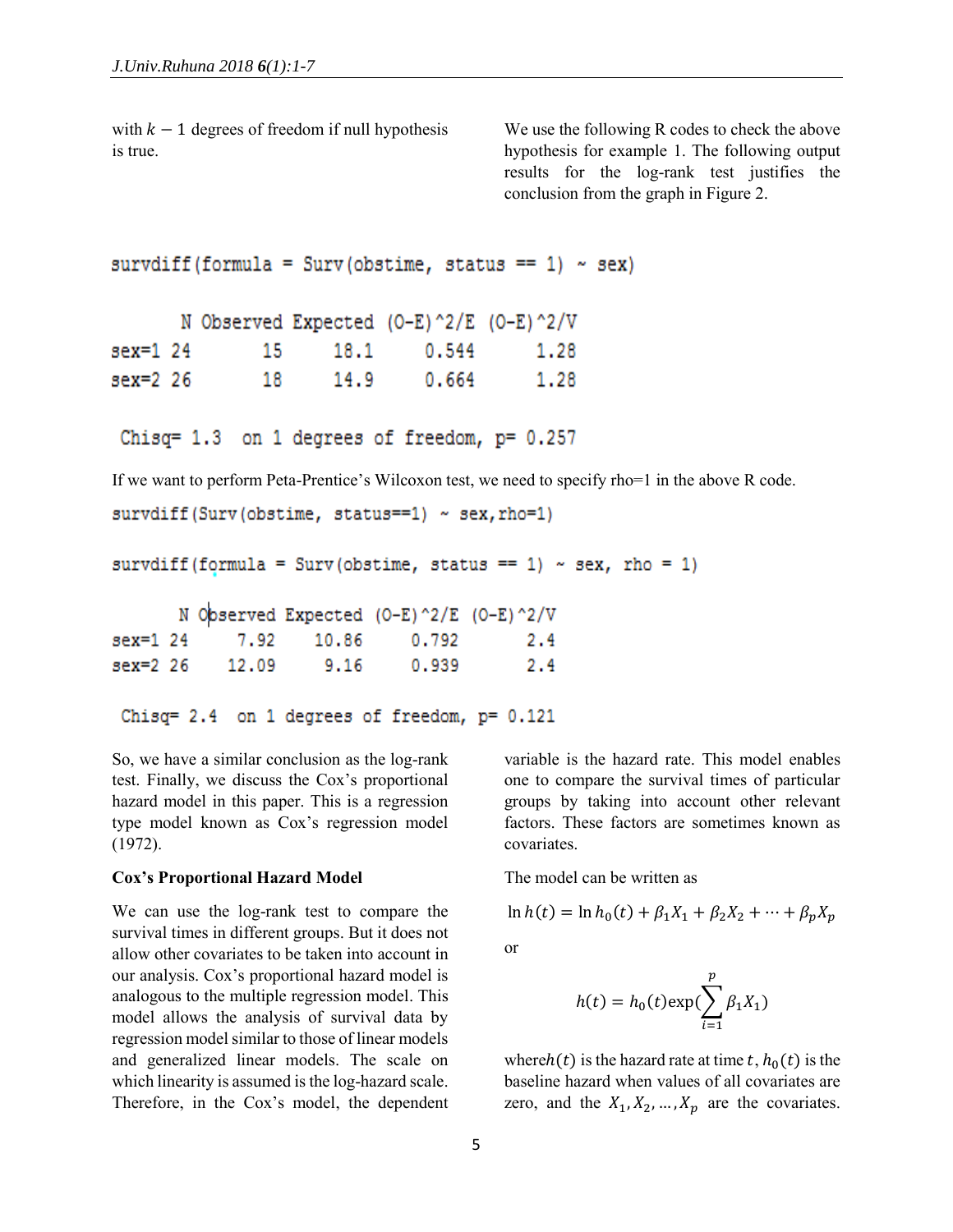Most of the time, the coefficients  $\beta_1, \beta_2, ..., \beta_p$  are estimated by likelihood methods using observed data.

# **Real Data Application: Ovarian Data**

In this subsection, we consider an example from literature. An investigator collected data related to 845 patients with primary epithetical ovarian carcinoma between January 1990 and December 1999 at the Western General Hospital in Edinburg. Follow-up data were available up to the end of December 2000. By this time 550(75.9%) subjects had died (Clark et al, 2001).

We fit a Cox model to ovarian data with futime as a dependent variable and age as a covariate. The following R code can be used to fit this model.

```
fit=coxph(Surv(futime,fustat==1)~age, data=ovarian)
summary (fit)
```
The results are as follows:

```
Call:coxph (formula = Surv (futime, fustat == 1) ~ age, data = ovarian)
 n= 26, number of events= 12
       coef exp(coef) se(coef)
                                    z \ Pr(\geq |z|)age 0.16162
              1.17541
                        0.04974 3.249
                                       0.00116 **
                0 ****' 0.001 ***' 0.01 **' 0.05 '.' 0.1 ' ' 1
Signif. codes:
    exp(coef) exp(-coef) lower .95 upper .95
                  0.8508
                              1.066
                                        1.296
age
        1.175
Concordance= 0.784
                     (se = 0.091)Rsquare= 0.423
                  (max possible = 0.932)Likelihood ratio test= 14.29
                               on 1 df,
                                          p=0.0001564
Wald test
                     = 10.56on 1 df,
                                          p=0.001157
                               on 1 df,
Score (logrank) test = 12.26p=0.0004629
```
According to the output, the likelihood ratio test, the Wald test, and the log-rank test reveal that the model is significant. These are all equivalent in the large samples but may differ a little in small sample cases. The *coef,*0.16162, is the hazard ratio between two groups in log scale and  $exp(coef)$ , 1.175, is the actual hazard ratio.

#### **Discussion**

In survival analysis, the statistical inference techniques that can be used are different from the standard statistical techniques. This difference is mainly because of the nature of the survival data, especially the right censoring. This preventsthe full information of the event interested of some subjects in the study from being obtained. In this review, the Kaplan-Meier estimator is used to get the cumulative distribution function, the log-rank test to compare the survival functions of two groups, and Cox's regression model to incorporate other covariates. These techniques can be used with time dependent covariates. Finally, one can extend these techniques to analyze the recurrent event data, where we observed more than one event of a subject. For